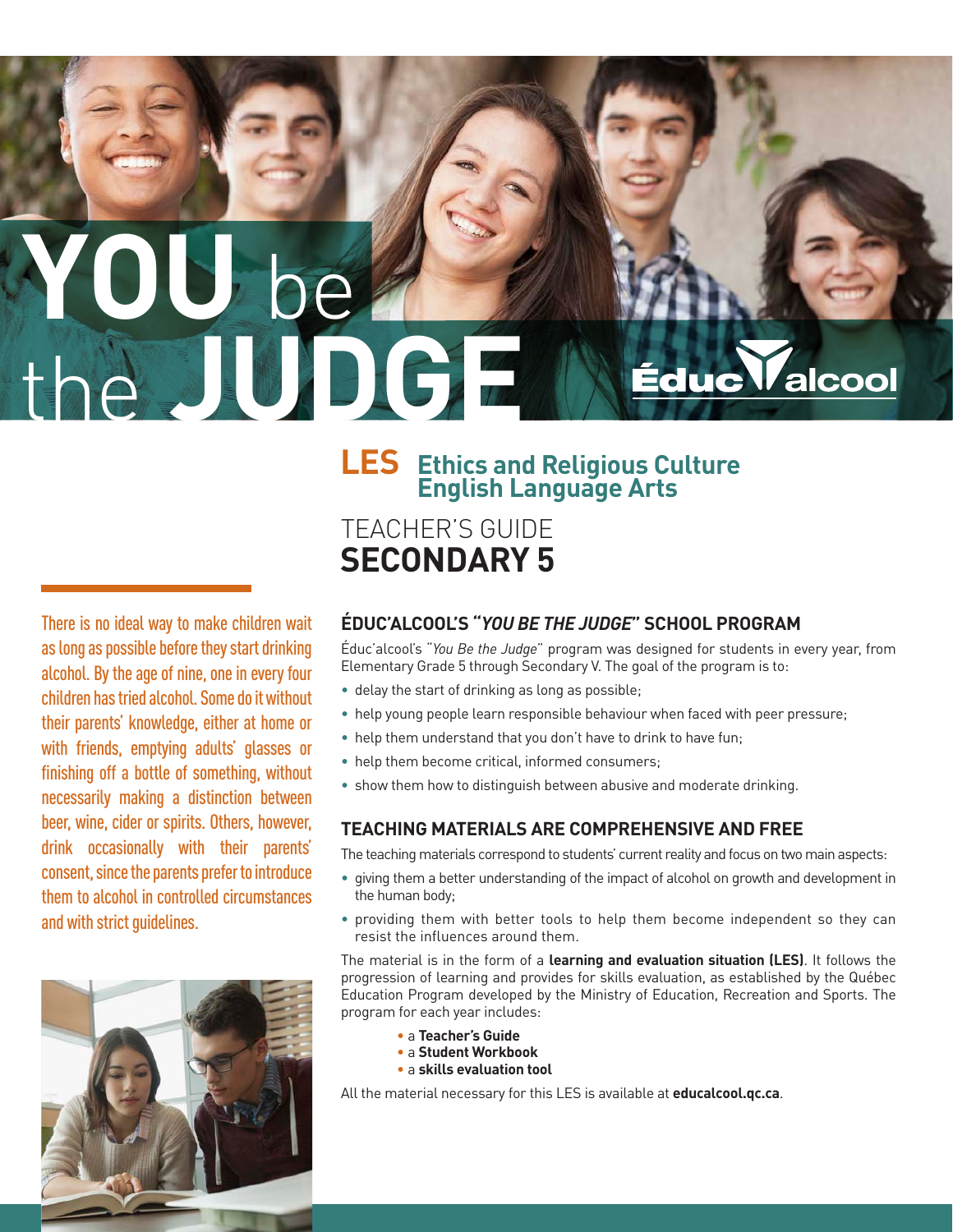# PRESENTING THE LES



# **Aligning your Actions with Social Values**



### **SUMMARY OF THE LEARNING AND EVALUATION SITUATION**

**This learning and evaluation situation covers two subjects at the same time: Ethics and English Language Arts** 

#### **It encourages students to use their critical thinking with regard to the media and to be aware of the influence of media messages on their world view and their everyday environment.**

Students will examine the subject of tolerance, considering the concepts of indifference, responsibility and freedom, as they relate to an event near and dear to their hearts: grad night, with the dinner-dance and after-party.

After watching the PowerPoint presentation, based on the Éduc'alcool video "**Trop chaud pour être** *hot*" (Too hammered to be hot), which takes place at the grad night after-party, students will discuss drinking, peer pressure and influence, their decision process and their values. They will also be asked to create an awareness campaign by coming up with what they believe is the best way to get teens to think about how they make decisions about drinking.

You might consider entering these campaigns in a school-wide contest and submitting them to Éduc'alcool. The best one could actually be produced by Éduc'alcool.

Publisher: Éduc'alcool

Concept and copy: Françoise Roy, in collaboration with Karine Laliberté

Design: McKay + Couture

Photography: Edouard Plante-Fréchette (Marie-Ève Lefebvre-Breton, p. 10) ISBN: 978-2-924784-13-6

### **CONNECTION TO THE QUÉBEC EDUCATION PROGRAM**

**Broad Areas of Learning:** Health and well-being. Media literacy.

**Focuses of development:** Awareness of how the student's choices affect his/her own health and well-being and that of others. Understanding of how the media represent reality. To represent his/her literacy in different media. To construct his/her own view of the world through media. To follow a production process in order to communicate for specific purposes to a specified audience (teens).

**Competency in Ethics:** C1 (Reflects on ethical questions). C3 (Engages in dialogue).

**Competency in English**

**Language Arts:** C1 (Uses language skills to communicate and learn).

**Theme:** Tolerance (responsibility).

C3 (Demonstrates literacy in different media).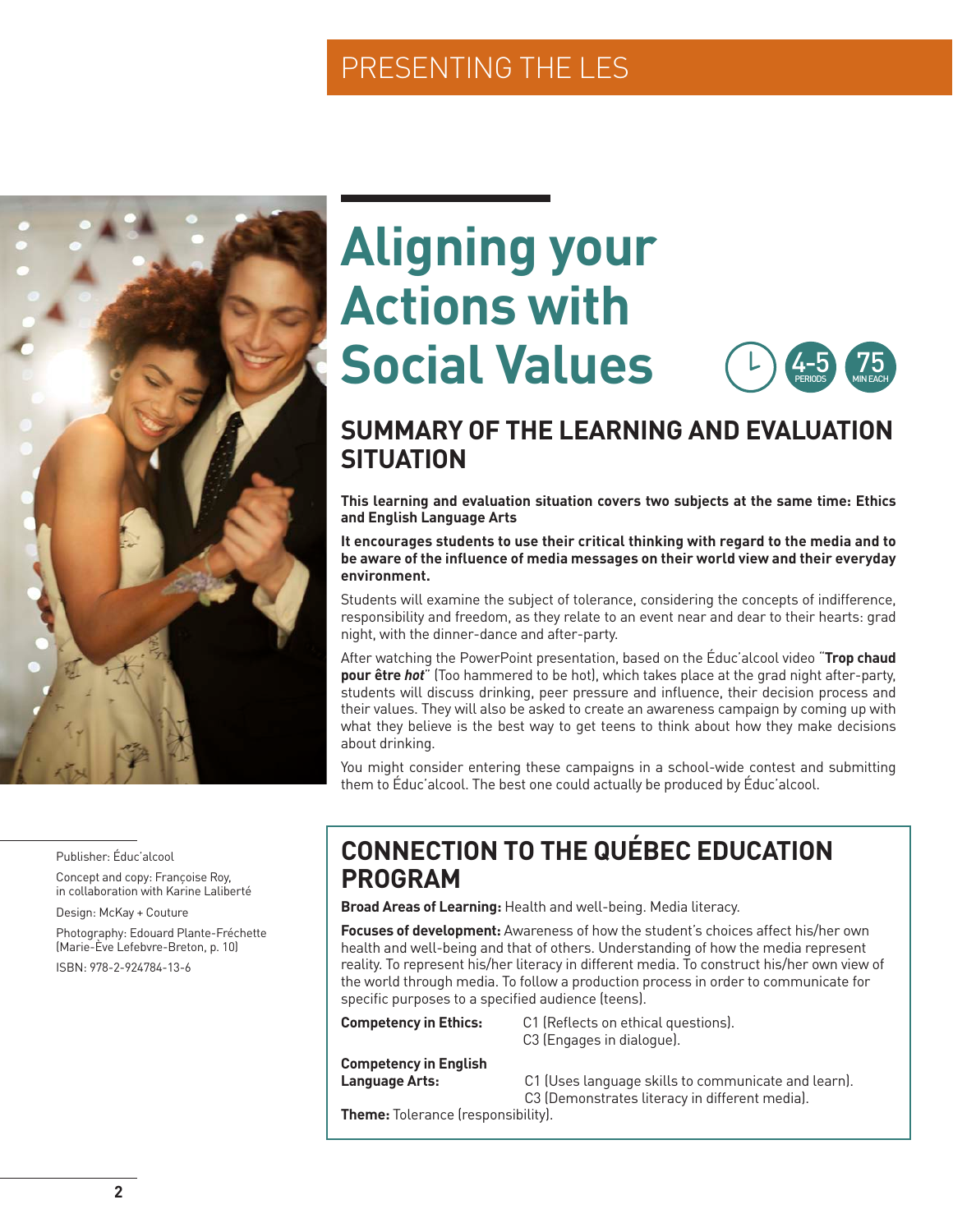

### **GETTING STARTED**

#### **Activity 1 Tolerance and responsibility with regard to drinking**

- 1.1 Key concepts associated with tolerance and responsibility
- 1.2 The after-party: How people influence each other as presented in PowerPoint "Trop chaud pour être *hot*"/"Too hammered to be hot"
- 1.3 Your views and your experiences
- 1.4 Other ways to make young people aware of the effects of drinking

**Competency in ETHICS:** Reflects on ethical questions.

**Evaluation criteria:** Analyzes a situation from an ethical point of view.

**Observable:** Using cases based on the theme of drinking, describes examples of tolerance.

#### **Activity 2 Creating an awareness campaign**

#### 2.1 Preparing the campaign using documents from Éduc'alcool and other sources

2.2 Creating the awareness campaign

**Competency in ETHICS:**Reflects on ethical questions.

**Evaluation criteria:** Analyzes a situation from an ethical point of view. Engages in dialogue.

**Observable:** Explains potential tensions or conflicts with regard to values; identifies the purpose of the dialogue; provides relevant links between what he /she knows and the subject at hand; distinguishes between primary and secondary points in the opinions expressed; summarizes his/ her thoughts.

**Competency in ENGLISH LANGUAGE ARTS:**  Demonstrates literacy in different media.

**Evaluation criteria:** Extends repertoire of resources for producing text. Produces collaboratively a variety of media texts that entertain, inform, and promote to a wider audience. Demonstrates an awareness of preferred media strategies that are used when responding to and producing media texts.

**Observable:** Addresses the topic using credible and sufficient material; uses vocabulary appropriate to the medium chosen; seeks to have an impact and elicits the interest of the audience.

### **Activity 3 In-class presentation of the awareness campaigns**

**Competency in ETHICS:** Engages in dialogue.

**Evaluation criteria:** Interacts with others.

**Observable:** Seeks to create conditions conducive to dialogue; expresses his/her point of view and pays attention to others' views; explains his/her perspective using relevant, coherent arguments.

**Competency in ENGLISH LANGUAGE ARTS:**  Uses language skills to communicate and learn.

**Evaluation criteria:** Interacts with peers and teacher. Post-production includes seeking feedback from peers and selfevaluation of text produced.

**Observable:** Linguistic (richness of vocabulary); discursive (coherence of information; appropriate visual aids); communicative (ability to elicit interest).

### **REVIEW**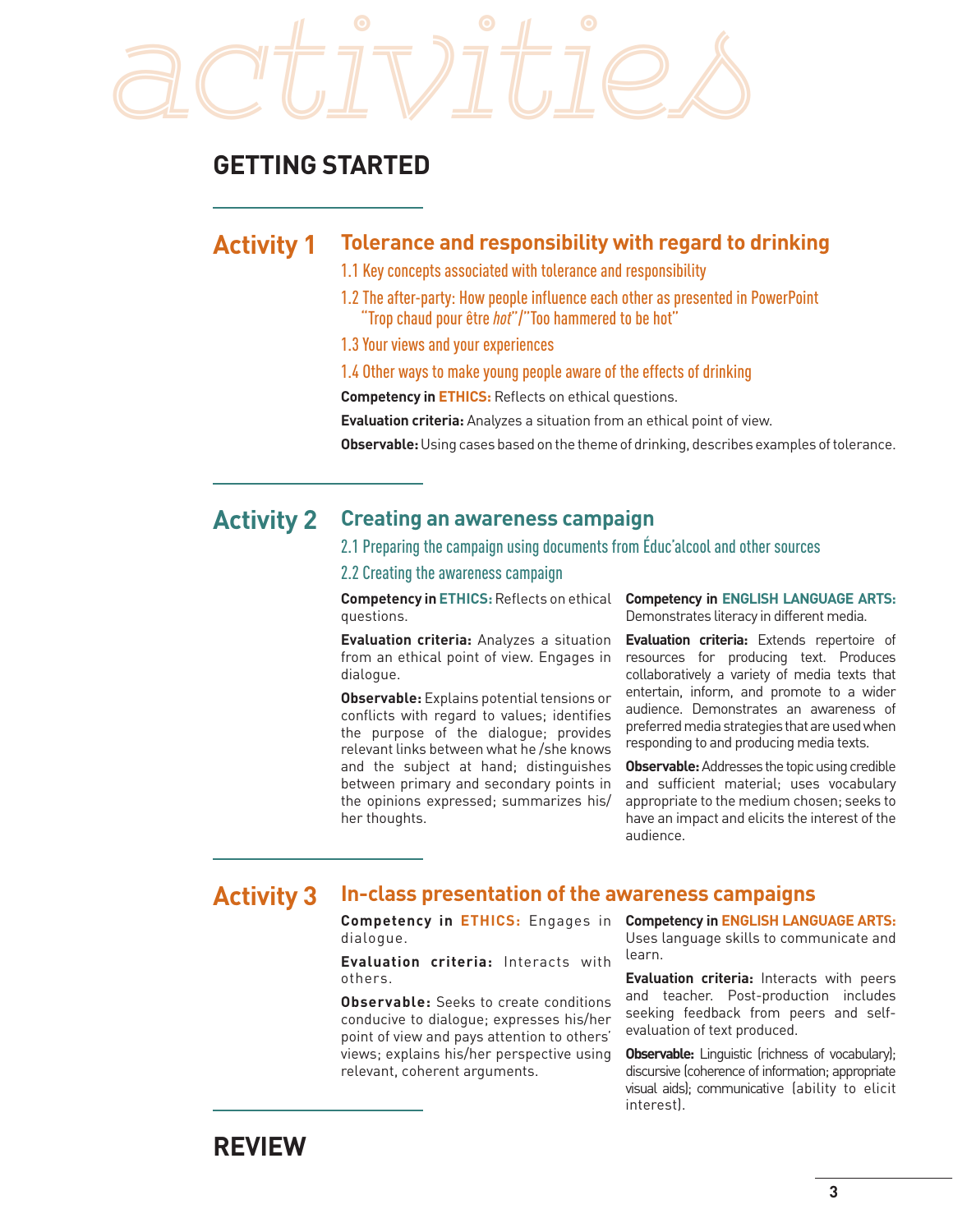#### 75 MIN EACH 2 PERIODS

# **INTRODUCE THE PROGRAM**

# **GRAB STUDENTS' ATTENTION WITH "GETTING STARTED"**

# **Grad night: the dinner-dance and after-party**

Grad night is an increasingly big deal in Quebec. Graduation is, indeed, a milestone event: high school is over and most students are heading to Cegep. For some teens, it's an almost **sacred** stop on the road towards adulthood. Most students see it as an exciting rite of passage, and they await it impatiently.

The grad event is organized by and for students, and is generally very structured, with formal invitations, elaborate evening wear, a planned program, etc.

The after-party leaves more to the imagination and is prone to excess. It is much less structured, too, and nobody knows exactly how many people will be there. You may not even know some of them. It can be a healthy and positive experience, but it also poses a number of risks.

- How do you imagine the dinner-dance?
- Have you already decided what to wear, who your date will be, what you'll do beforehand and how you'll get there?
- $\blacktriangleright$  Is grad night very important to you? Explain.
- Have you been dreaming about this special night for a long time? Explain.
- $\blacklozenge$  What kind of expectations do you have for the after-party?
- Do you have any worries about the dinner-dance and after-party in particular?

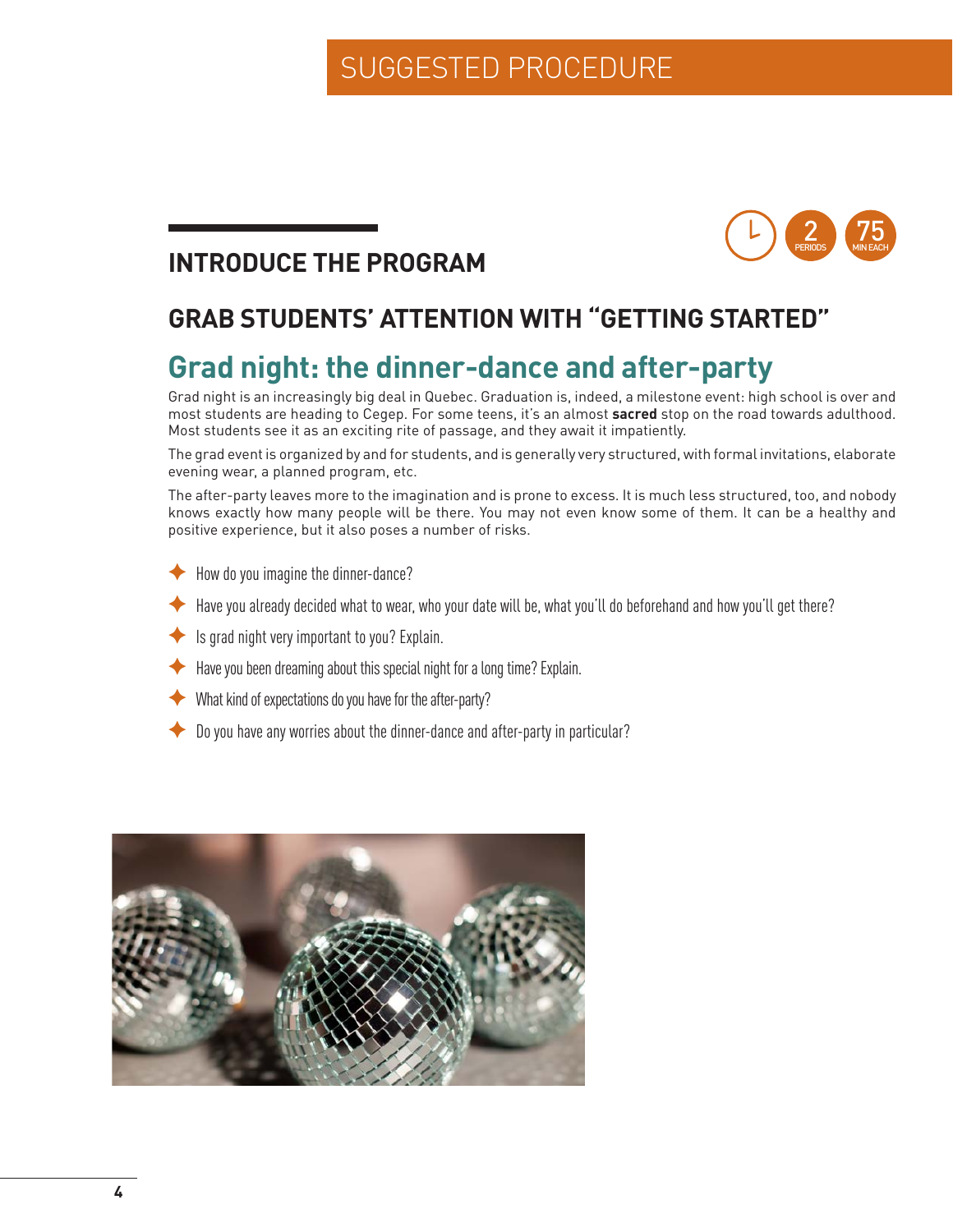# **Activity 1 Tolerance and responsibility with regard to drinking**

#### 1.1 Key concepts associated with tolerance and responsibility

- Hand out *Student Workbooks* and allow students about five minutes to **match the words with their definitions** (*Student Workbook*, p. 3).
- When everyone has finished, review answers with the whole class (see Appendix 1, p. 7).

#### 1.2 The after-party: How people influence each other – "Trop chaud pour être *hot*" (Too hammered to be hot) (40 minutes)

- Show the PowerPoint with the images from the video "**Trop chaud pour être** *hot*" (Too hammered to be hot). You can also show the video, which is in French only, as a supplement to the PowerPoint presentation, to help students get a better idea of how the story unfolds.
- Have students answer the questions on their own (*Student Workbook*, p. 4).
- Discuss answers with the whole class (see Appendix 2, p. 8).

#### 1.3 Your views and your experiences (30 minutes)

 - Have students answer the questions on their own (*Student Workbook*, p. 5). There is no need to discuss the answers with the whole class, but if some students want to share their experiences, go ahead (see Appendix 3, p. 9).

#### 1.4 Other ways to make young people aware of the effects of drinking (45 minutes)

- Have students read the article from *La Presse* by Patrick Lagacé, "*Drinking and driving in 12 paintings and one letter*," which tells the story of Marie-Ève, who killed a cyclist after she had been drinking (*Student Workbook*, p. 7 to 9).
- Have students answer the questions on their own (*Student Workbook*, p. 6).
- Discuss answers with the whole class (see Appendix 4, p. 10).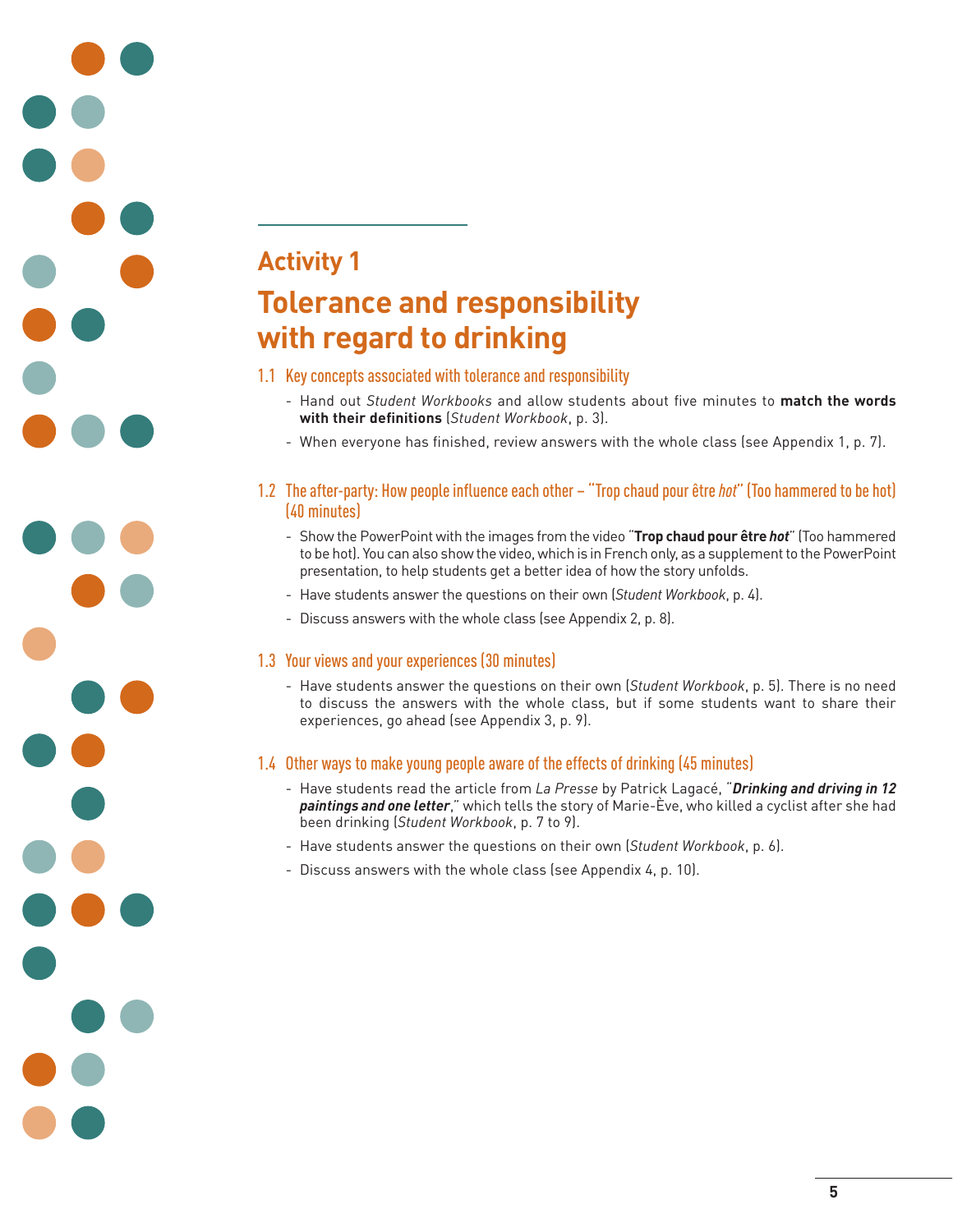

# **Activity 2 Creating an awareness campaign**

- 2.1 Preparing the campaign using documents from Éduc'alcool and other sources (75 minutes in class or at home)
	- Explain the assignment (*Student Workbook*, p. 10, Steps 1, 2 and 3 correspond to Activities 2.1, 2.2 and 3).
	- Divide students into groups of 3 or 4.
	- Explain the evaluation criteria.
	- Allow groups time to choose their two themes and to work on their messages (*Student Workbook*, p. 11).
	- Check each group's work and select one theme for the group to pursue, ensuring that groups are working on different themes.
	- Ask students to read various materials on the Éduc'alcool website and other sources to gather information on their chosen theme (research can be done in class or at home).
	- Have students complete the awareness campaign process summary (*Student Workbook*, p. 11).

#### 2.2 Creating the awareness campaign (75 minutes or more)

- Allow students time to prepare their materials.
- Provide support as they work.



### **Activity 3**

# **In-class presentation of awareness campaigns**

- Establish the order in which groups will present their campaigns.
- Review after each presentation (noting strong points and things that need improvement).
- Think in advance about the possibility of organizing a contest to choose the project that was most successful in making young people aware of responsible drinking behaviour.

In English Language Arts: See "*Scoring Rubric for oral presentations*" (Appendix 5, p. 11).

You might consider entering these campaigns in a school-wide contest and submitting them to Éduc'alcool. The best one could actually be produced by Éduc'alcool (a poster or video no more than 2 minutes long).

Send winning campaign to Éduc'alcool, 606 rue Cathcart, Montréal, QC H3B 1K9 or email to: **info@educalcool.qc.ca** 

### **REVIEW**

ASK STUDENTS THE FOLLOWING QUESTIONS:

- What did you find most helpful in this assignment?
- Now that you have seen all the campaigns, how will it influence your behaviour on grad night?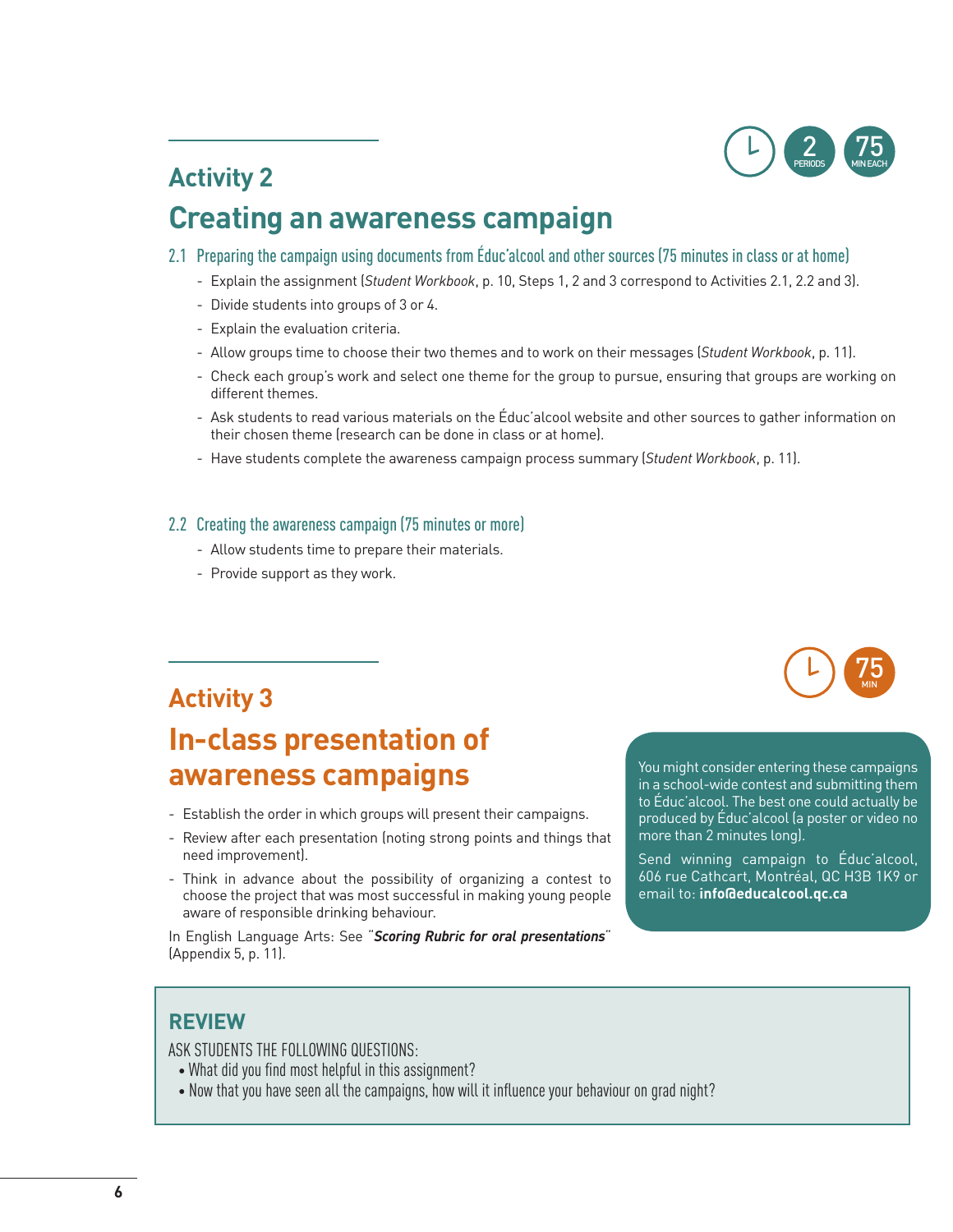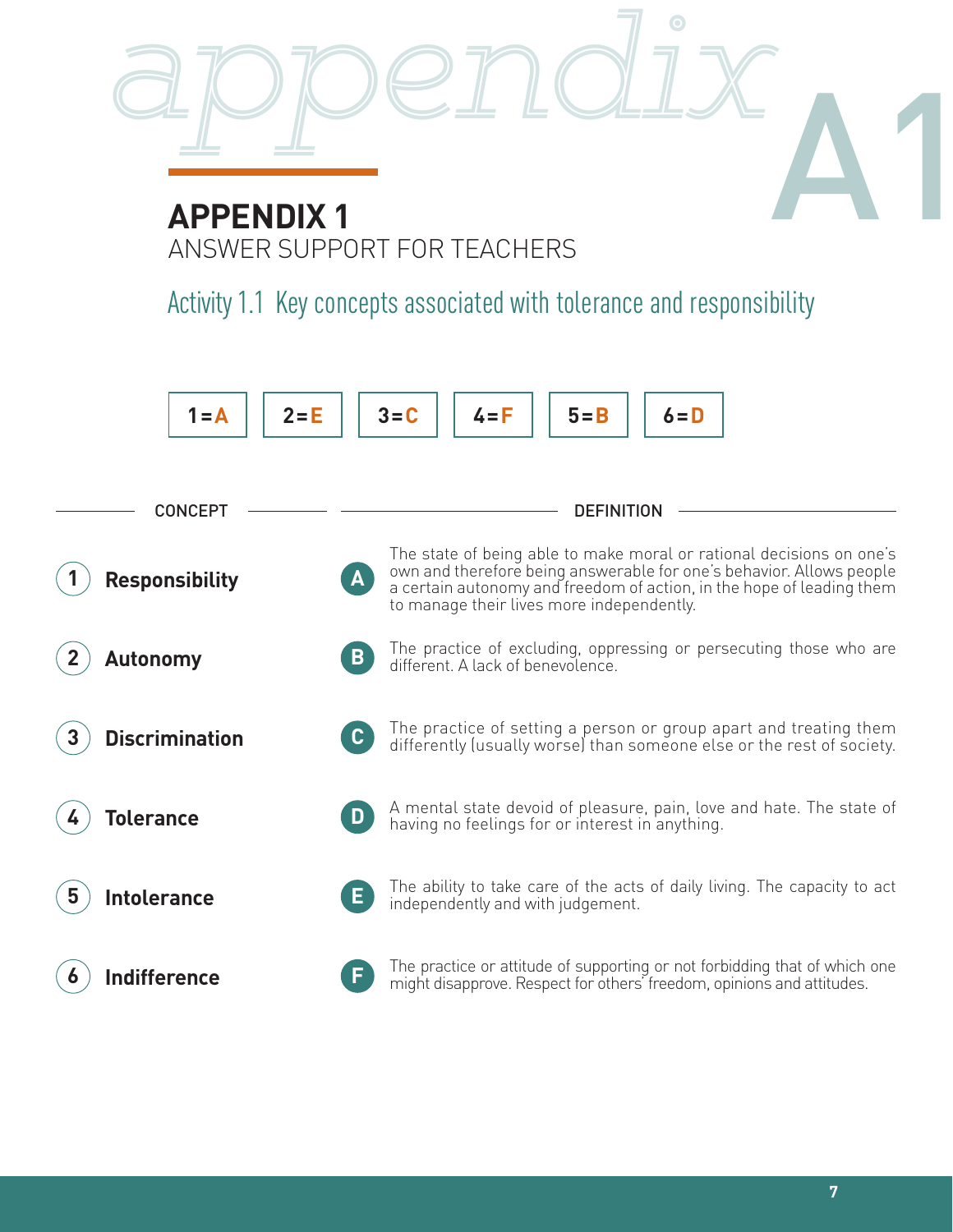

# **APPENDIX 2** ANSWER SUPPORT FOR TEACHERS

Activity 1.2 The after-party: How people influence each other (PowerPoint or video "Trop chaud pour être *hot*"/"Too hammered to be hot")

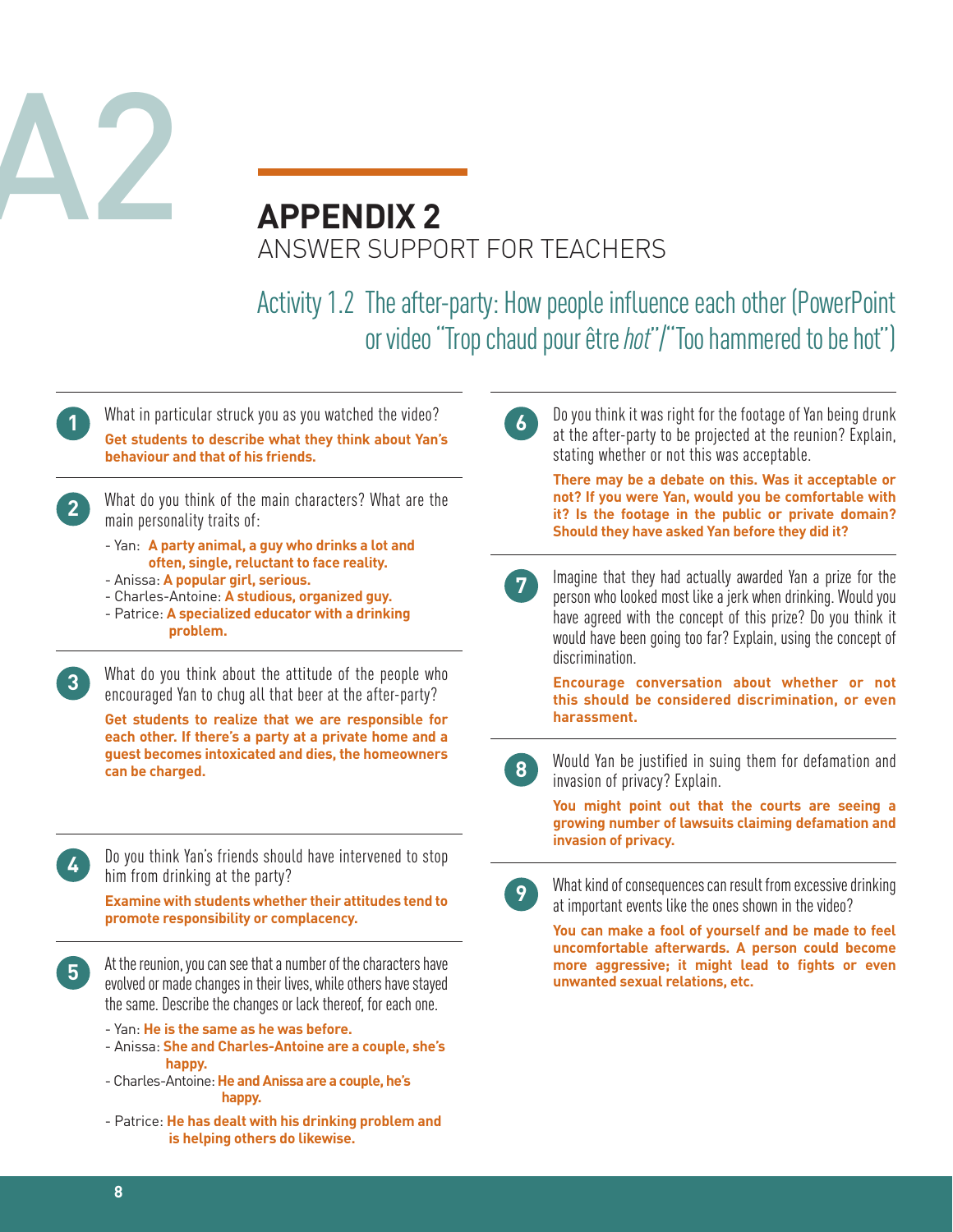

# **APPENDIX 3** ANSWER SUPPORT FOR TEACHERS

# Activity 1.3 Your views and your experiences

Do you think that teens who don't drink or who drink only a little can have fun? Why? **1**

**Stress the fact that not all teens drink. Ask them what else they do for entertainment and make a list of fun, interesting activities.**



Have you ever witnessed a situation where someone drank way too much, like Yan? Explain what happened. Did it create tension? What kind? **<sup>2</sup>**

**Listen to the stories, if students care to share.**

**SAMPLE SITUATIONS: someone revealed a secret, someone did something they would not have done if they were sober, someone became uninhibited and said aloud everything they were thinking, etc.**

If you were to witness a situation where someone was drinking too much, would you intervene to get the person to slow down, or would you let him or her continue? What might some of the possible consequences of both options be? **<sup>3</sup>**

**See if students really care about others and want to act in the common good. Teach them the difference between tolerance and complacency. Note the different possible consequences.**



State two things to consider at parties where there could be drinking and explain how they might influence you. For example, there's the legal issue: the zero tolerance law for new drivers might influence you not to drink because you don't want to lose your licence.

#### **POSSIBLE ANSWERS:**

- **Social issue: people who drink too much could say or do stupid things and create tension with friends.**
- **• Medical issue: someone who drinks abusively could end up in an ethylene coma.**
- **• Religious issue: people may not drink, even on special occasions, because their religion forbids it.**
- **• Financial issue: drinking in a bar is expensive and could put someone in debt.**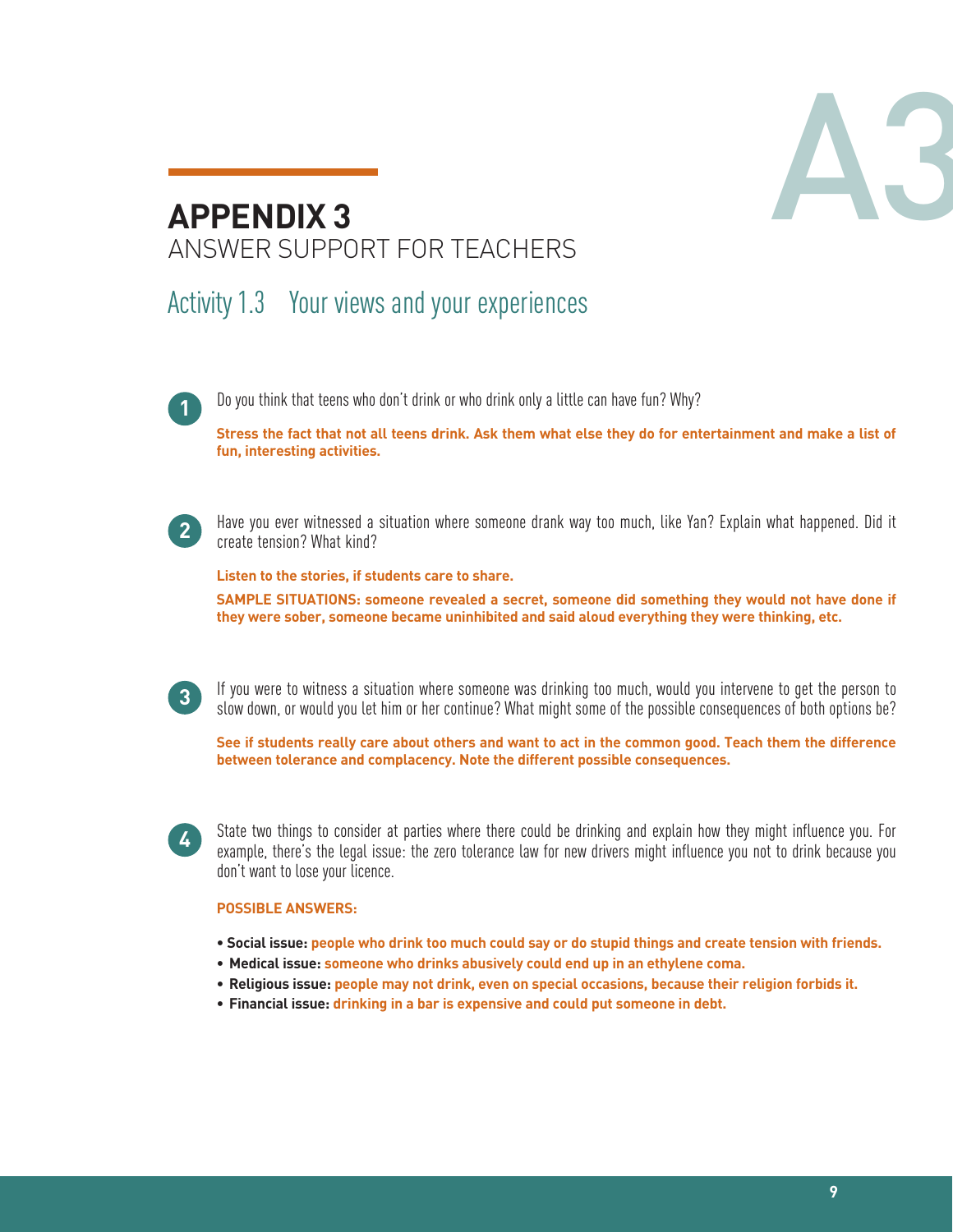



# Activity 1.4 Other ways to make young people aware of the effects of drinking



Marie-Ève Lefebvre-Breton

**Read the article "***Drinking and driving in 12 paintings and one letter***," by Patrick Lagacé (pages 7-9), which tells the story of Marie-Ève, who killed a man named Cédrick after she had been drinking. When you have finished reading, answer the following questions.**



**2**

**3**

**4**

If you were Marie-Ève, would you have agreed to meet with the journalist? Why? **Wanting one's story to make people think carefully about what they do.**

Were you touched by this article? Do you think that publicizing it is a good way to make young people aware about issues related to drinking?

**Personal answers.**

What impact did the event have on Cédrick's mother and family members?

- **His mother thinks about him every day.**
- **She keeps Marie-Ève's letter with her always; it helps her forgive.**
- **His father is not doing well and often wants to go visit the site of the accident.**
- **His son, Anthony, has not been doing well since the accident.**

What kind of prison time do you think Marie-Ève deserved? What do you think of that fact that she was released after three months? Should we show tolerance towards drunk drivers who admit they were wrong? Justify your answer.

- **Are we too severe in Quebec, or not severe enough?**
- **How is it in other countries?**
- **Do you believe in giving someone a second chance?**
- **Does anyone deserve to be forgiven?**
- **Can people change?**

\*Discussion could focus on attitudes that promote harmony in a society.